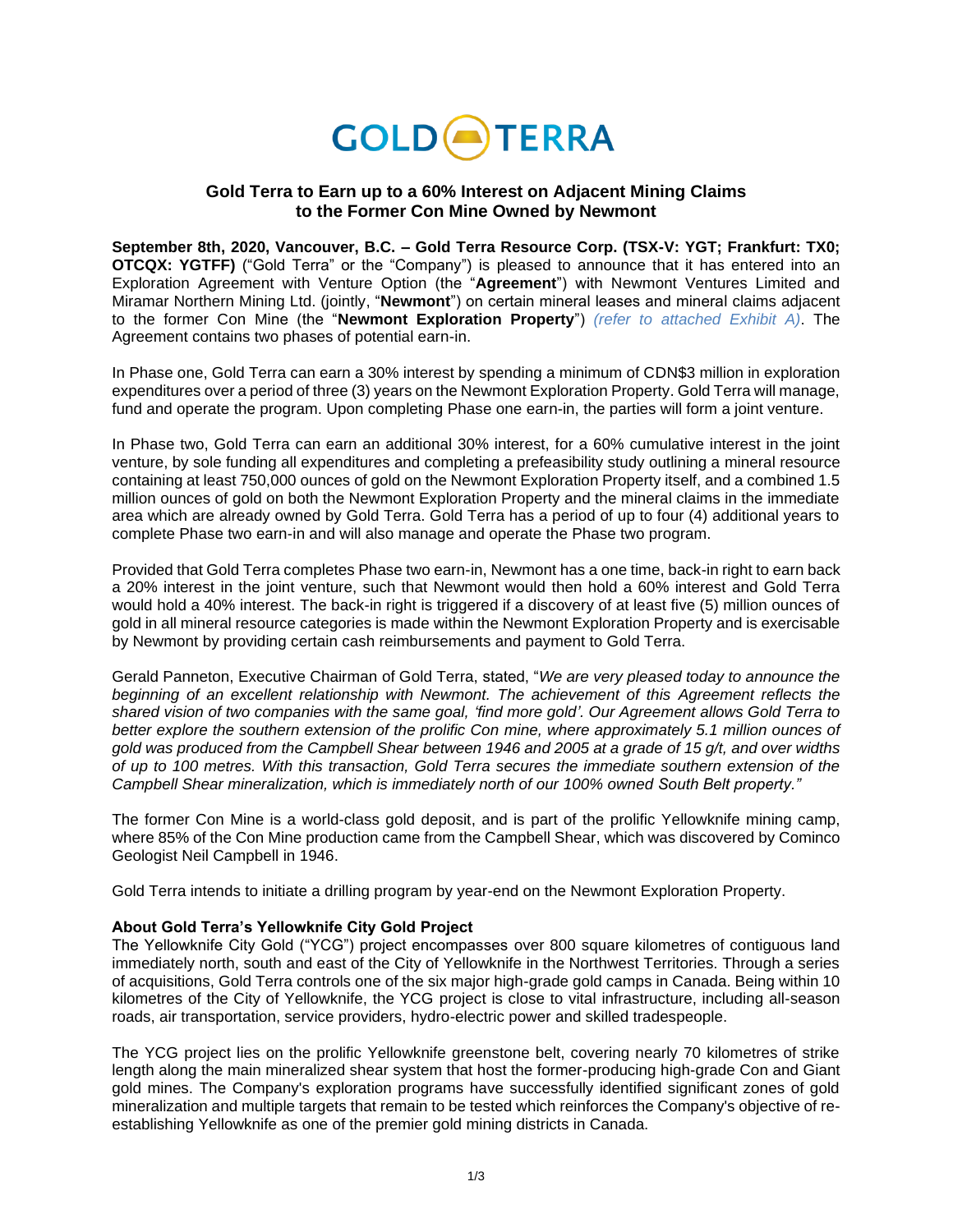Visit our website at [www.goldterracorp.com.](https://goldterracorp.com/)

For more information, please contact:

David Suda, President and CEO Phone: 604-928-3101 | Toll-Free: 1-855-737-2684 dsuda@goldterracorp.com

*Neither the TSX Venture Exchange nor its Regulation Services Provider (as that term is defined in the policies of the TSX Venture Exchange) accepts responsibility for the adequacy or accuracy of this release.*